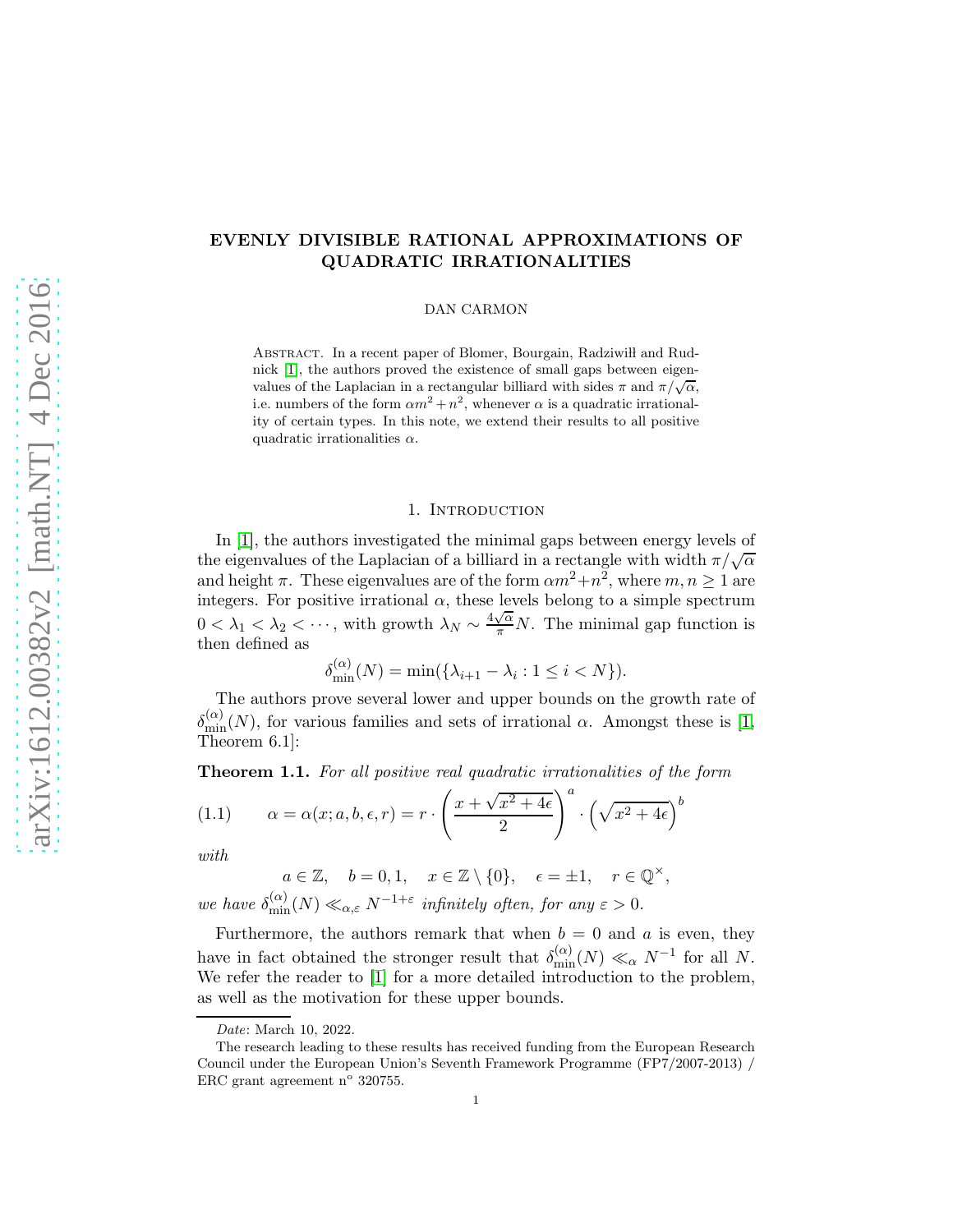### 2 DAN CARMON

Our goal in this paper is to generalize the result above to any positive quadratic irrationality. Here on, we shall denote by  $K = \mathbb{Q}[\sqrt{D}]$  – a real quadratic number field,  $\mathcal{O}_K$  – its ring of integers, and for any  $\omega \in K$ , we shall denote its conjugate in K by  $\overline{\omega}$ , and its norm and trace (over  $\mathbb{Q}$ ) by  $N(\omega) = \omega \overline{\omega}$ ,  $tr(\omega) = \omega + \overline{\omega}$ . In section [3,](#page-3-0) we prove:

<span id="page-1-3"></span>**Theorem 1.2.** Let  $K = \mathbb{Q}[\sqrt{D}]$  be any real quadratic number field, where  $D \in \mathbb{N}$  is square-free. Let  $0 < \alpha \in K$  be a positive element of K. Then  $\delta_{\min}^{(\alpha)}(N) \ll_{\alpha,\varepsilon} N^{-1+\varepsilon}$  infinitely often, for any  $\varepsilon > 0$ . Furthermore, if  $\alpha \in \mathbb{Q}_{>0} \cdot (K^{\times})^2$ ,<sup>[1](#page-1-0)</sup> then  $\delta_{\min}^{(\alpha)}(N) \ll N^{-1}$  for all N.

One of the key lemmas in [\[1\]](#page-6-0) relates small gaps between the  $\lambda_i$  to finding good rational approximations to  $\alpha$  with both numerator and denominator being evenly divisible (or strongly even divisible): We call a sequence  $m_n$  of numbers evenly divisible if there exist divisors  $d_n \mid m_n$  such that  $\min(d_n, m_n/d_n) \gg_{\varepsilon} m_n^{1/2-\varepsilon}$ , for all  $\varepsilon > 0$ . We call the sequence strongly evenly divisible if  $\min(d_m, m_n/d_n) \gg m_n^{1/2}$ . Then by [\[1,](#page-6-0) Lemma 3.1], we have:

<span id="page-1-2"></span>**Lemma 1.3.** If  $\alpha > 0$  has infinitely many rational approximations  $p_n/q_n$ satisfying

<span id="page-1-1"></span>
$$
(1.2) \t |q_n \alpha - p_n| \ll \frac{1}{q_n}
$$

with the sequences  $\{p_n\}, \{q_n\}$  being evenly divisible (resp. strongly evenly divisible), then  $\delta_{\min}^{(\alpha)}(N) \ll N^{-1+\varepsilon}$  for all  $\varepsilon > 0$  (resp.  $\delta_{\min}^{(\alpha)}(N) \ll N^{-1}$ ) infinitely often.

If in addition  $q_n \gg q_{n+1}$  for all n, then these inequalities hold for all N.

The authors of [\[1\]](#page-6-0) were able to find evenly divisible approximations satisfying  $(1.2)$  for quadratic irrationalities of the form  $(1.1)$ . However, the condition [\(1.2\)](#page-1-1) can be significantly weakened; namely, if we replace it with the condition

(1.3) 
$$
|q_n \alpha - p_n| \ll \frac{1}{q_n^{1-\varepsilon}}
$$
, for all  $\varepsilon > 0$ 

The conclusion of Lemma [1.3](#page-1-2) that  $\delta_{\min}^{(\alpha)}(N) \ll N^{-1+\varepsilon}$  for all  $\varepsilon > 0$  remains valid. This is essentially the content of [\[1,](#page-6-0) Lemma 3.2], and the form of the lemma that will be more useful to us.

<span id="page-1-0"></span><sup>&</sup>lt;sup>1</sup>Given any  $\alpha \in K$ , this condition can be easily checked, as it is equivalent to  $\alpha$  satisfying  $N(\alpha) \in (\mathbb{Q}^{\times})^2$  and  $tr(\alpha) > 0$ . We do not use this equivalence in this paper, and leave its proof as a simple exercise to the reader.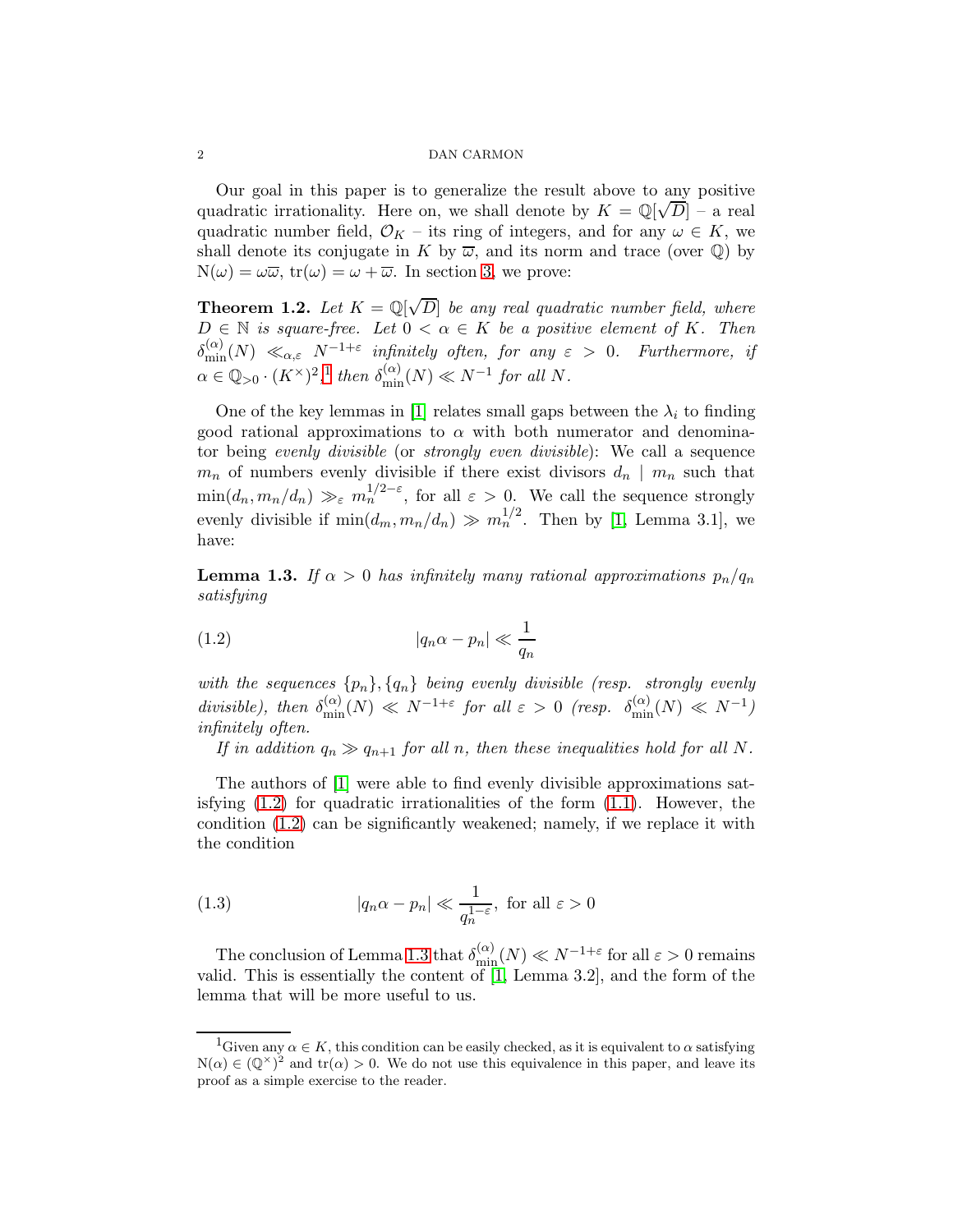# 2. Divisibility properties

In this section we establish some divisibility properties for traces and twisted traces of powers of a quadratic algebraic integer. These play similar roles to the Chebyshev polynomials featured in [\[1\]](#page-6-0), and in fact generalize them.

<span id="page-2-1"></span>2.1. Divisibility properties of traces. Let  $\omega \in \mathcal{O}_K$  be an algebraic integer with tr  $\omega \neq 0$ . Note that for any odd positive integer  $\ell, \omega^{\ell} \in \mathcal{O}_K$ , hence  $\text{tr}(\omega^{\ell})$  is an integer. Furthermore, it is divisible by  $\text{tr}(\omega)$ ; this follows from the fact that  $\frac{x^{\ell}+y^{\ell}}{x+y}$  $\frac{x+y}{x+y}$  is a symmetric polynomial in  $\mathbb{Z}[x,y]$ , and substituting  $\omega, \overline{\omega}$  for x, y. More generally, for any positive integer L which is odd and square-free, we have the decomposition

(2.1) 
$$
\operatorname{tr}(\omega^L) = \Phi_L(\omega)\Psi_L(\omega),
$$

where  $\Phi_L(\omega), \Psi_L(\omega) \in \mathbb{Z}$  are both integers, defined by

(2.2) 
$$
\Phi_L(\omega) = \prod_{\ell | L} \text{tr}(\omega^{L/\ell})^{\mu(\ell)}, \quad \Psi_L(\omega) = \prod_{\ell | L; \ell > 1} \text{tr}(\omega^{L/\ell})^{-\mu(\ell)}.
$$

Indeed, both  $\Phi_L, \Psi_L$  are symmetric polynomials in  $\mathbb{Z}[\omega,\overline{\omega}]^2$  $\mathbb{Z}[\omega,\overline{\omega}]^2$ , hence their values must be in Z for  $\omega \in \mathcal{O}_K$ .

In order to estimate the sizes of the factors  $\Phi_L$ ,  $\Psi_L$ , assume further that  $|\overline{\omega}/\omega| \leq 1/2$ . Note that

$$
e^{-2|x|} \le 1 - |x| \le |1 + x| \le 1 + |x| \le e^{2|x|}
$$

for all  $|x| \leq 1/2$ , and therefore for any  $m \geq 1$ ,

$$
|\operatorname{tr}(\omega^m)| = |\omega^m + \overline{\omega}^m| = |\omega^m| \left| 1 + \left(\frac{\overline{\omega}}{\omega}\right)^m \right| \in |\omega^m| \cdot [e^{-2^{1-m}}, e^{2^{1-m}}],
$$

hence,

(2.3) 
$$
|\operatorname{tr}(\omega^L)| \asymp |\omega|^L, \quad |\Phi_L(\omega)| \asymp |\omega|^{\phi(L)}, \quad |\Psi_L(\omega)| \asymp |\omega|^{L-\phi(L)},
$$

where the implied constants are all between  $e^{-2}$  and  $e^{2}$ . It immediately follows that

(2.4) 
$$
|\Phi_L(\omega)| \asymp |\operatorname{tr}(\omega^L)|^{\frac{\phi(L)}{L}}, \quad |\Psi_L(\omega)| \asymp |\operatorname{tr}(\omega^L)|^{1-\frac{\phi(L)}{L}}.
$$

2.2. Divisibility properties of twisted traces. For  $\omega \in K$ , we define the *twisted trace* of  $\omega$  as

(2.5) 
$$
\widetilde{\operatorname{tr}}(\omega) := \operatorname{tr}(\sqrt{D} \cdot \omega) = (\omega - \overline{\omega})\sqrt{D} \in \mathbb{Q}.
$$

Suppose  $\omega \in \mathcal{O}_K$ , and  $tr(\omega) \neq 0$  (i.e.  $\omega \notin \mathbb{Q}$ ). Then for all positive integers  $\ell$ ,  $\widetilde{\text{tr}}(\omega^{\ell})$  is an integer and divisible by  $\text{tr}(\omega)$ , since  $\frac{x^{\ell}-y^{\ell}}{x-y}$  $\frac{x-y^2}{x-y}$  is a symmetric

<span id="page-2-0"></span><sup>&</sup>lt;sup>2</sup> Specifically,  $\Phi_L$  is the homogenized reflected L-th cyclotomic polynomial, and  $\Psi_L$  is the corresponding cofactor.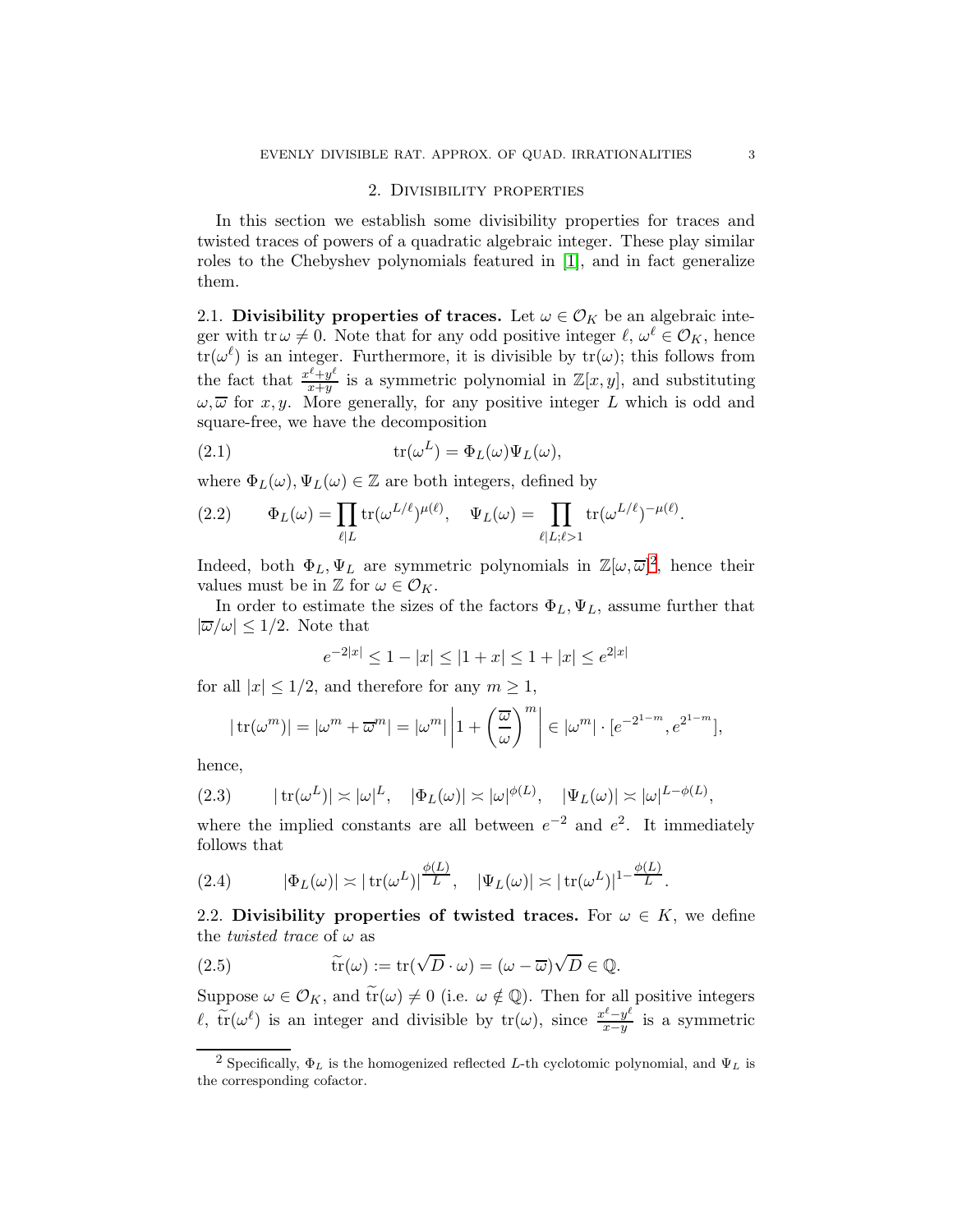4 DAN CARMON

polynomial in  $\mathbb{Z}[x,y]$  and  $\sqrt{D}\omega^{\ell} \in \mathcal{O}_K$ . As above, this generalizes to any square-free  $L \in \mathbb{N}$ , by

(2.6) 
$$
\widetilde{\operatorname{tr}}(\omega^L) = \widetilde{\Phi}_L(\omega) \widetilde{\Psi}_L(\omega),
$$

where

(2.7) 
$$
\widetilde{\Phi}_L(\omega) = \prod_{\ell | L} \widetilde{\operatorname{tr}}(\omega^{L/\ell})^{\mu(\ell)}, \quad \widetilde{\Psi}_L(\omega) = \prod_{\ell | L; \ell > 1} \widetilde{\operatorname{tr}}(\omega^{L/\ell})^{-\mu(\ell)}.
$$

are again integers, and whenever  $|\overline{\omega}/\omega| < 1/2$  and  $L > 1$ , we have  $(2.8)$   $|\tilde{tr}(\omega^L)| \asymp \sqrt{D}|\omega|^L$ ,  $|\tilde{\Phi}_L(\omega)| \asymp |\omega|^{\phi(L)}$ ,  $|\tilde{\Psi}_L(\omega)| \asymp \sqrt{D}|\omega|^{L-\phi(L)}$ , and consequentially

$$
(2.9) \quad |\widetilde{\Phi}_L(\omega)| \asymp D^{-\frac{\phi(L)}{2L}} |\widetilde{\mathrm{tr}}(\omega^L)|^{\frac{\phi(L)}{L}}, \quad |\widetilde{\Psi}_L(\omega)| \asymp D^{\frac{\phi(L)}{2L}} |\widetilde{\mathrm{tr}}(\omega^L)|^{1-\frac{\phi(L)}{L}}.
$$

The major difference between the divisibility properties for  $tr(\omega^L)$  and  $\tilde{\mathrm{tr}}(\omega^L)$  is that in the second case L may be even – and specifically, we may choose  $L = 2$ , which is the only number with  $\phi(L)/L = 1/2$ , capable of generating strongly evenly divisible sequences, rather than just evenly divisible.

## 3. Proof of Theorem [1.2](#page-1-3)

<span id="page-3-0"></span>We first note that we may assume  $\alpha \in \mathcal{O}_K$ . Indeed, for any  $\alpha \in K$  there is some denominator  $A \in \mathbb{N}$  such that  $A \cdot \alpha \in \mathcal{O}_K$ . If we are then able to find (strongly) evenly divisible  $p_n, q_n$  such that  $A \cdot \alpha$  is well-approximated by  $p_n/q_n$ , then the sequence  $A \cdot q_n$  is also (strongly) evenly divisible and  $\alpha$ is well-approximated by  $p_n/(A \cdot q_n)$ .

Let  $\zeta \in \mathcal{O}_K$  be an algebraic integer with  $N(\zeta) = 1$  and  $|\zeta| > 1 > |\overline{\zeta}|$ . Such  $\zeta$  may constructed e.g. as  $\zeta = x + y\sqrt{D}$ , where  $(x, y) \in \mathbb{N}^2$  is a non-trivial integral solution to the Pell equation  $x^2 - Dy^2 = 1$ .<sup>[3](#page-3-1)</sup> Let  $\varepsilon > 0$  be arbitrarily small.

3.1. A symmetric construction. Let  $\{\ell_i\}_{i=1}^{\infty}, \{\ell'_i\}_{i=1}^{\infty}$  be two disjoint subsequences of the odd primes, with

$$
\prod_{i=1}^{\infty} \left(1 - \frac{1}{\ell_i}\right) = \prod_{i=1}^{\infty} \left(1 - \frac{1}{\ell'_i}\right) = \frac{1}{2},
$$

the existence of which easily follows from  $\prod_p(1-\frac{1}{p})=0$ . For a fixed  $t \in \mathbb{N}$ write

$$
L = \prod_{i=1}^{t} \ell_i, \quad L' = \prod_{i=1}^{t} \ell'_i
$$

and suppose  $t = t(\varepsilon)$  is sufficiently large so that  $\frac{\phi(L)}{L}, \frac{\phi(L')}{L'} \in (\frac{1}{2})$  $\frac{1}{2}, \frac{1}{2} + \varepsilon$ ).

<span id="page-3-1"></span><sup>&</sup>lt;sup>3</sup>We may choose  $\zeta$  with  $N(\zeta) = -1$  instead, in fields where such integers exist. Note that the number  $\frac{x+\sqrt{x^2+4\epsilon}}{2}$  appearing in [\(1.1\)](#page-0-0) is always an example of an appropriate  $\zeta$ for the appropriate field.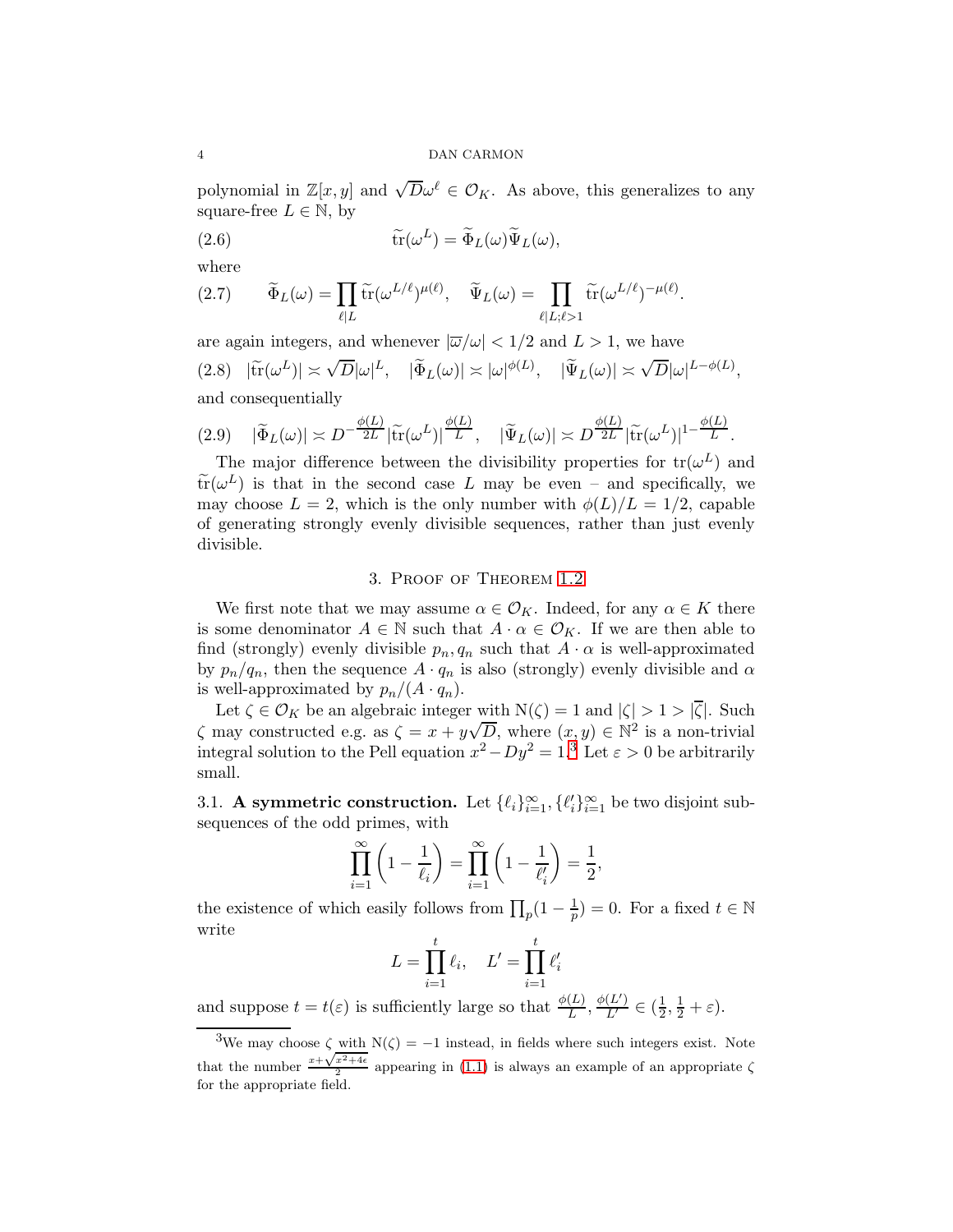Let  $M = M(\varepsilon) \in \mathbb{N}$  be the smallest positive integer such that  $M + 1$  is divisible by L and M is divisible by L', and write  $M+1 = m_1L$ ,  $M = m_2L'$ . Define  $N = nLL'$ , where  $n = n(\varepsilon)$  is any sufficiently large number such that the following inequalities are satisfied:

<span id="page-4-0"></span>(3.1) 
$$
|\zeta/\overline{\zeta}|^{nL'} > 2|\overline{\alpha}/\alpha|^{m_1}, \quad |\zeta/\overline{\zeta}|^{nL} > 2|\overline{\alpha}/\alpha|^{m_2},
$$

<span id="page-4-2"></span>(3.2) 
$$
|\zeta|^{\varepsilon N} > 4|\alpha - \overline{\alpha}| |\mathcal{N}(\alpha)|^M |\alpha|^{-\varepsilon M}.
$$

Such *n* clearly exist, as  $\alpha$  is fixed,  $m_1$ ,  $m_2$ , L and L' depend only on  $\varepsilon$ , and  $|\zeta/\overline{\zeta}| > |\zeta| > 1$ , by the definition of  $\zeta$ . Finally, we define

(3.3) 
$$
P = P(\varepsilon) = \text{tr}(\alpha^{M+1}\zeta^N) = \text{tr}((\alpha^{m_1}\zeta^{nL'})^L),
$$

(3.4) 
$$
Q = Q(\varepsilon) = \text{tr}(\alpha^M \zeta^N) = \text{tr}((\alpha^{m_2} \zeta^{nL})^{L'}).
$$

We first show that  $P/Q$  is a good approximation to  $\alpha$ . Note that [\(3.1\)](#page-4-0) implies  $|Q|$  is approximately  $|\alpha^M \zeta^N|$ , or, more explicitly,

<span id="page-4-1"></span>(3.5) 
$$
|Q|/|\alpha^M \zeta^N| \in [1 - 2^{-L'}, 1 + 2^{-L'}] \subset [1/2, 2].
$$

It then follows that

$$
|\alpha Q - P| = |\alpha - \overline{\alpha}| |\overline{\alpha}^M \overline{\zeta}^N| = \frac{|\alpha - \overline{\alpha}| |\mathcal{N}(\alpha)|^M |\mathcal{N}(\zeta)|^N}{|\alpha^M \zeta^N|} \le \frac{C(\alpha, \varepsilon)}{|Q|} \le \frac{1}{|Q|^{1-\varepsilon}},
$$

where  $C(\alpha, \varepsilon) = 2|\alpha - \overline{\alpha}| |\mathcal{N}(\alpha)|^{M(\varepsilon)}$  depends only on  $\alpha$  and  $\varepsilon$ . The two final steps then follow immediately from [\(3.5\)](#page-4-1), [\(3.2\)](#page-4-2) and  $|N(\zeta)| = 1$ .

Next, we show that  $P$  and  $Q$  are evenly divisible. By their definitions, the inequalities [\(3.1\)](#page-4-0) and section [2.1,](#page-2-1) it is evident that the factorization  $P = \Phi_L(\alpha^{m_1} \zeta^{nL'}) \Psi_L(\alpha^{m_1} \zeta^{nL'})$  satisfies

$$
\min(|\Phi_L(\alpha^{m_1}\zeta^{nL'})|, |\Psi_L(\alpha^{m_1}\zeta^{nL'})|) \asymp \min(|P|^{\frac{\phi(L)}{L}}, |P|^{1-\frac{\phi(L)}{L}}) \gg |P|^{1/2-\varepsilon},
$$
  
and similarly  $Q = \Phi_{L'}(\alpha^{m_2}\zeta^{nL})\Psi_{L'}(\alpha^{m_2}\zeta^{nL})$  with

$$
\min(|\Phi_{L'}(\alpha^{m_2}\zeta^{nL})|, |\Psi_{L'}(\alpha^{m_2}\zeta^{nL})|) \gg |Q|^{1/2-\varepsilon}.
$$

We conclude that for any sequence  $\varepsilon_k \setminus 0$ , the sequences  $P(\varepsilon_k), Q(\varepsilon_k)$  are evenly divisible and provide good approximations to  $\alpha$ , which allows us to conclude via Lemma [1.3.](#page-1-2)

3.2. Alternative constructions. Instead of defining  $P$  and  $Q$  via traces of integral powers, we may use twisted traces instead, and define

$$
P = \tilde{\mathrm{tr}}((\alpha^{m_1}\zeta^{nL'})^L), \quad Q = \tilde{\mathrm{tr}}((\alpha^{m_2}\zeta^{nL})^{L'}).
$$

Repeating the same computations for the same values of  $L, L'$  would lead to the same estimates as in the first construction. However, since we are now using skew-traces, we may define  $L$  (resp.  $L'$ ) to be equal to 2 instead of a product of odd primes, which will then correspond to  $P$  (resp.  $Q$ ) having two factors of size  $\gg_D |P|^{1/2}$ , i.e. the sequence  $P(\varepsilon_k)$  (resp.  $Q(\varepsilon_k)$ ) will be strongly evenly divisible. However, we cannot in general do this for both P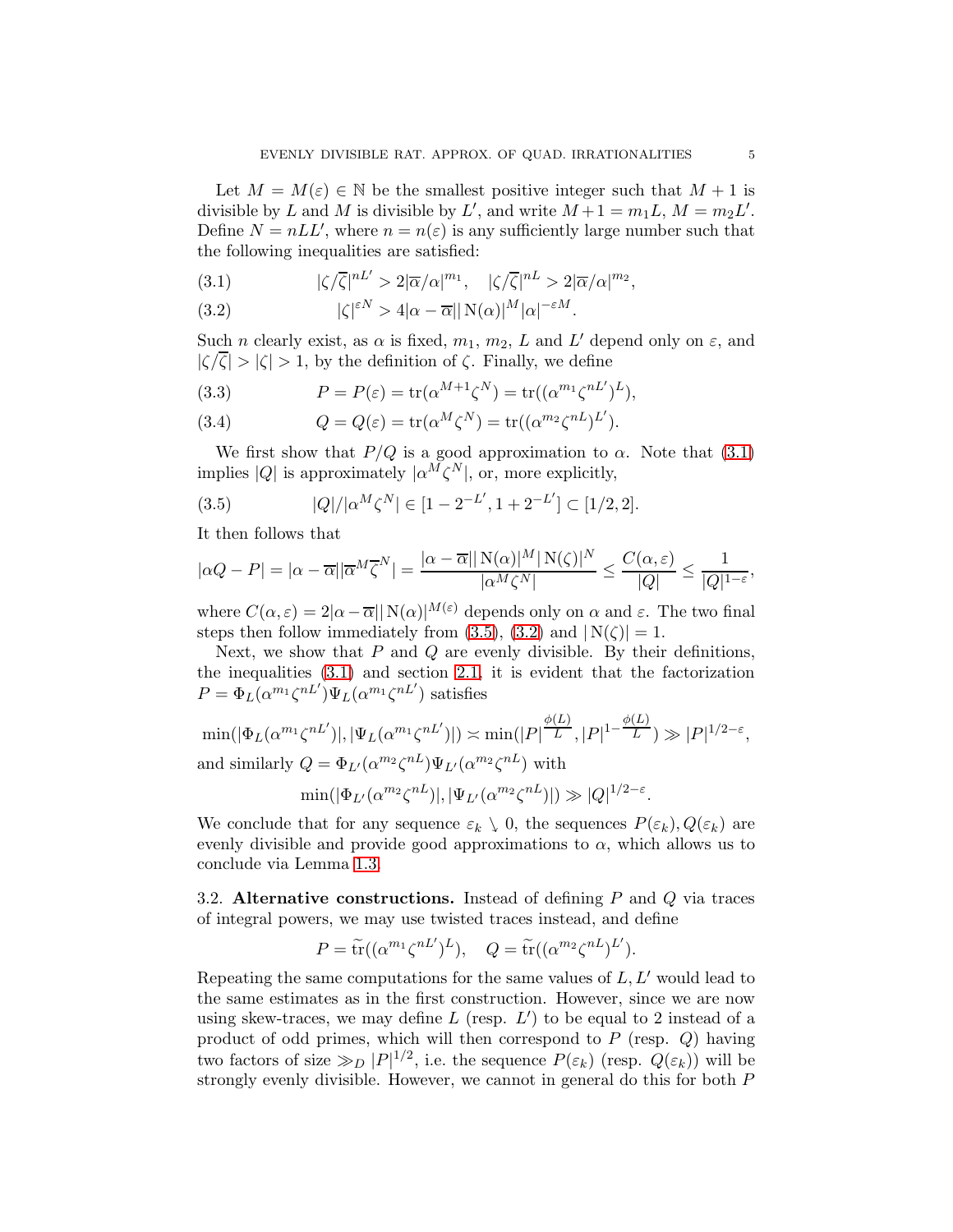and  $Q$  simultaneously, since it is impossible for both  $M + 1$  and  $M$  to be even.

Suppose now that  $\alpha \in \mathbb{Q}_{>0} \cdot (K^{\times})^2$ . By multiplying by a proper natural denominator A, we may assume that  $\alpha \in \mathcal{O}_K^2$ , i.e.  $\alpha = \beta^2$  for some  $\beta \in \mathcal{O}_K$ . Now, for all sufficiently large  $n$ , define

(3.6) 
$$
P_n := \tilde{\text{tr}}(\alpha \zeta^{2n}) = \tilde{\text{tr}}((\beta \zeta^n)^2) = \tilde{\text{tr}}(\beta \zeta^n) \cdot \text{tr}(\beta \zeta^n),
$$

(3.7) 
$$
Q_n := \tilde{\mathrm{tr}}(\zeta^{2n}) = \tilde{\mathrm{tr}}((\zeta^n)^2) = \tilde{\mathrm{tr}}(\zeta^n) \cdot \mathrm{tr}(\zeta^n).
$$

The sequences  $P_n$  and  $Q_n$  are therefore both strongly evenly divisible, since for large  $n$  we have

(3.8) 
$$
|\tilde{\mathrm{tr}}(\beta \zeta^n)| \asymp \sqrt{D} |\beta \zeta^n| \asymp \sqrt{D} |\mathrm{tr}(\beta \zeta^n)|,
$$

(3.9) 
$$
|\tilde{\mathrm{tr}}(\zeta^n)| \asymp \sqrt{D} |\zeta^n| \asymp \sqrt{D} |\mathrm{tr}(\zeta^n)|.
$$

Furthermore, their ratios approximate  $\alpha$  well, as

$$
|Q_n\alpha - P_n| = |\alpha - \overline{\alpha}| |\overline{\zeta}|^{2n} = \frac{|\alpha - \overline{\alpha}|}{|\zeta|^{2n}} \asymp \frac{|\alpha - \overline{\alpha}|\sqrt{D}}{|Q_n|},
$$

and the denominators grow geometrically  $- |Q_n| \asymp |\zeta^{-2}| |Q_{n+1}| \gg |Q_{n+1}|.$ 

Therefore for such  $\alpha$ , we have  $\delta_{\min}^{(\alpha)}(N) \ll N^{-1}$  for all large N, via Lemma [1.3.](#page-1-2)

3.3. Comparison to previous results. For completeness, we present the constructions used in the original proof of Theorem [1.1,](#page-0-1) in terms of our notation. As mentioned above, the term  $\frac{x+\sqrt{x^2+4\epsilon}}{2}$  $\frac{x^2+4\epsilon}{2}$  is simply our  $\zeta$ . The optional term  $\sqrt{x^2+4\epsilon}$  belongs to  $\sqrt{D}\cdot\mathbb{Q}^{\times}$ . Therefore the numbers in K covered by Theorem [1.1](#page-0-1) are those of the form

$$
\alpha(\zeta;r,a,b) = r \cdot \zeta^a \cdot \sqrt{D}^b
$$

where  $\zeta \in \mathcal{O}_K^{\times}$ ,  $r \in \mathbb{Q}^{\times}$ ,  $a \in \mathbb{Z}$  and  $b = 0, 1$ . The term  $r = c/d$  is dealt with by multiplying all numerators by  $c$  and denominators by  $d$ , and we reduce to the case  $r = 1$  (and thus  $\alpha \in \mathcal{O}_K$ ). These  $\alpha$  have the special property that the sequences of traces  $\text{tr}(\alpha \zeta^N) = \text{tr}(\sqrt{D}^b \zeta^{N+a})$ , and  $\text{tr}(\zeta^N)$  (as well as  $\widetilde{\text{tr}}(\alpha \zeta^N)$  and  $\widetilde{\text{tr}}(\zeta^N)$  can have useful divisibility properties, for good choices of N, and their ratios provide good approximations to  $\alpha$ . For general  $\alpha$ , we can generalize this method and generate good approximations to  $\alpha$  as ratios of the sequences of  $tr(\alpha \omega \zeta^N)$  and  $tr(\omega \zeta^N)$ , for any  $\omega \in \mathcal{O}_K$ . The quality of the approximation is slightly worse: the upper bound on the error grows by the norm of  $\omega$ , but this is not a problem if  $\omega$  is fixed and N is large. In order to have good divisibility properties for these sequences we want  $\alpha \omega \zeta^N$  and  $\omega \zeta^N$  to be L-th and L'-th powers, respectively. We achieve this by setting  $\omega = \alpha^M$  and choosing appropriate values of M and N – but other choices for  $\omega$  and N might also be possible.